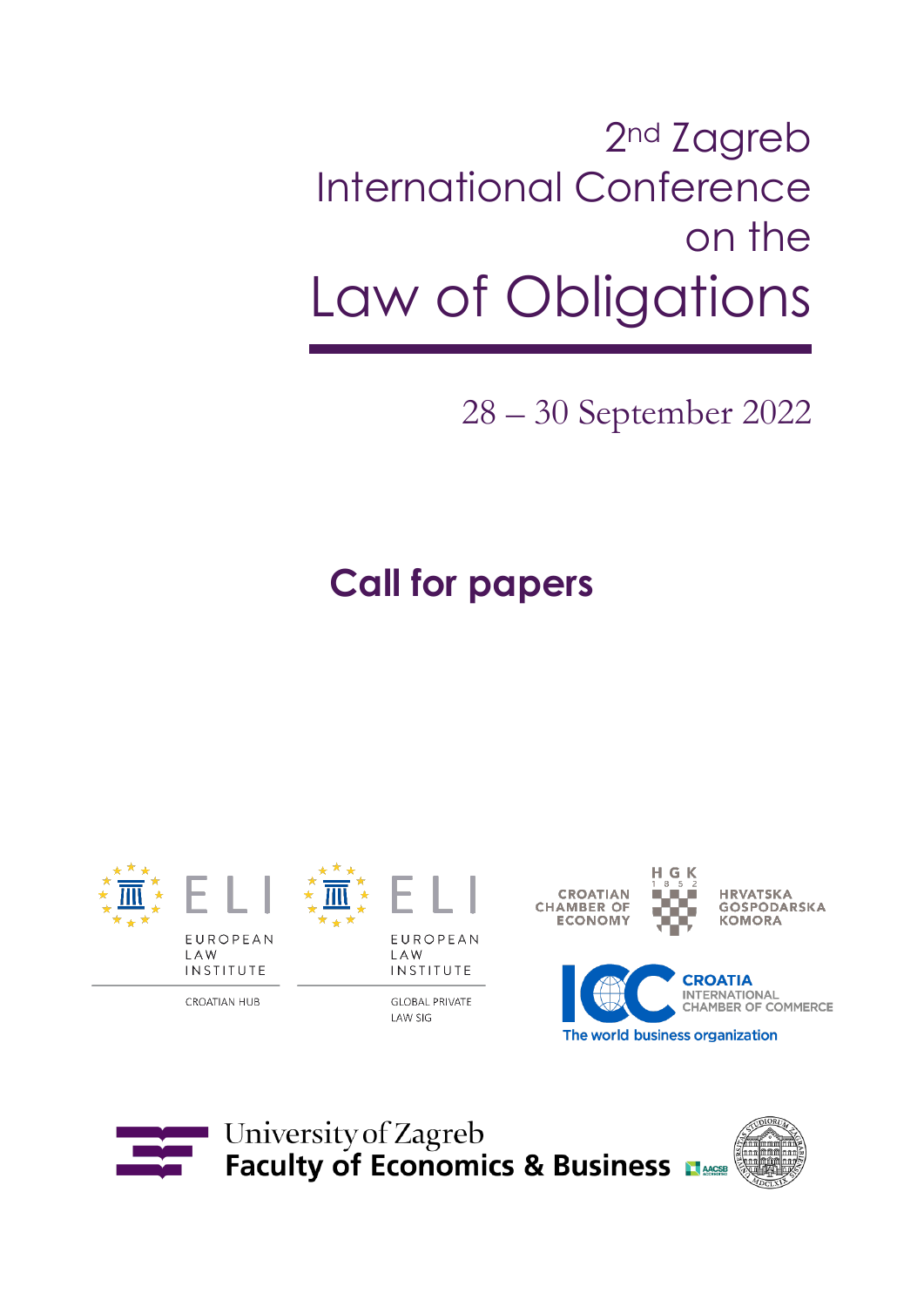# Call for papers

The 2nd Zagreb International Conference on the Law of Obligations will be held in Zagreb on 28 – 30 September 2022. The conference is organised by the Department of Law at the University of Zagreb, [Faculty of Economics and Business,](http://www.efzg.unizg.hr/en) in partnership with the [ELI](https://www.europeanlawinstitute.eu/hubs-sigs/hubs/croatian-hub/)  [Croatian Hub](https://www.europeanlawinstitute.eu/hubs-sigs/hubs/croatian-hub/) and the [ELI Global Private Law SIG,](https://www.europeanlawinstitute.eu/hubs-sigs/sigs/global-private-law-sig/) and with the support of the [Croatian](https://hgk.hr/)  [Chamber of Economy](https://hgk.hr/) and [ICC Croatia.](http://www2.hgk.hr/icc/)

The conference welcomes paper proposals from scholars and practitioners in the field of the law of obligations. Paper proposals have to be submitted with an abstract (300 – 500 words), a biographical note  $(100 - 150 \text{ words})$  and an indication of the conference topic, using the paper proposal submission form available [here](https://forms.gle/4rg73byNReigfgvm7) or on the [conference website,](https://lawofobligations.net.efzg.hr/) no later than 30 June 2022. While up to three paper proposals may be submitted, only one proposal can be accepted for presentation. A maximum of two co-authors are allowed.

Proposals have to be related to one of the topics of the conference. Timely submitted proposals will be considered by the Scientific Committee which will select up to sixty papers to be presented at the conference according to the criteria of excellence and originality of the research and the success in addressing the topics of the conference. The final decision on the acceptance of the proposals will be communicated to the authors on 15 July 2022, along with the instructions for full paper submission and useful information related to travel and accommodation.

There is no registration fee for conference speakers whose paper proposals are accepted for presentation, but the conference speakers are responsible for their accommodation and travel arrangements.

Conference speakers are expected to submit their full papers no later than 1 December 2022. The submitted papers will be double-blind peer reviewed. Selected papers will be published in the second half of 2023 in one of the several edited books anticipated as the outcome of the conference.

**Paper proposal submission:** 30 June 2022

**Notice of acceptance:** 15 July 2022

**Registration of participants:** 20 May – 21 September 2022

**Conference:**  28 – 30 September 2022

**Full paper submission:** 1 December 2022

### Venue

University of Zagreb Faculty of Economics and Business J. F. Kennedy Sq. 6 Zagreb, Croatia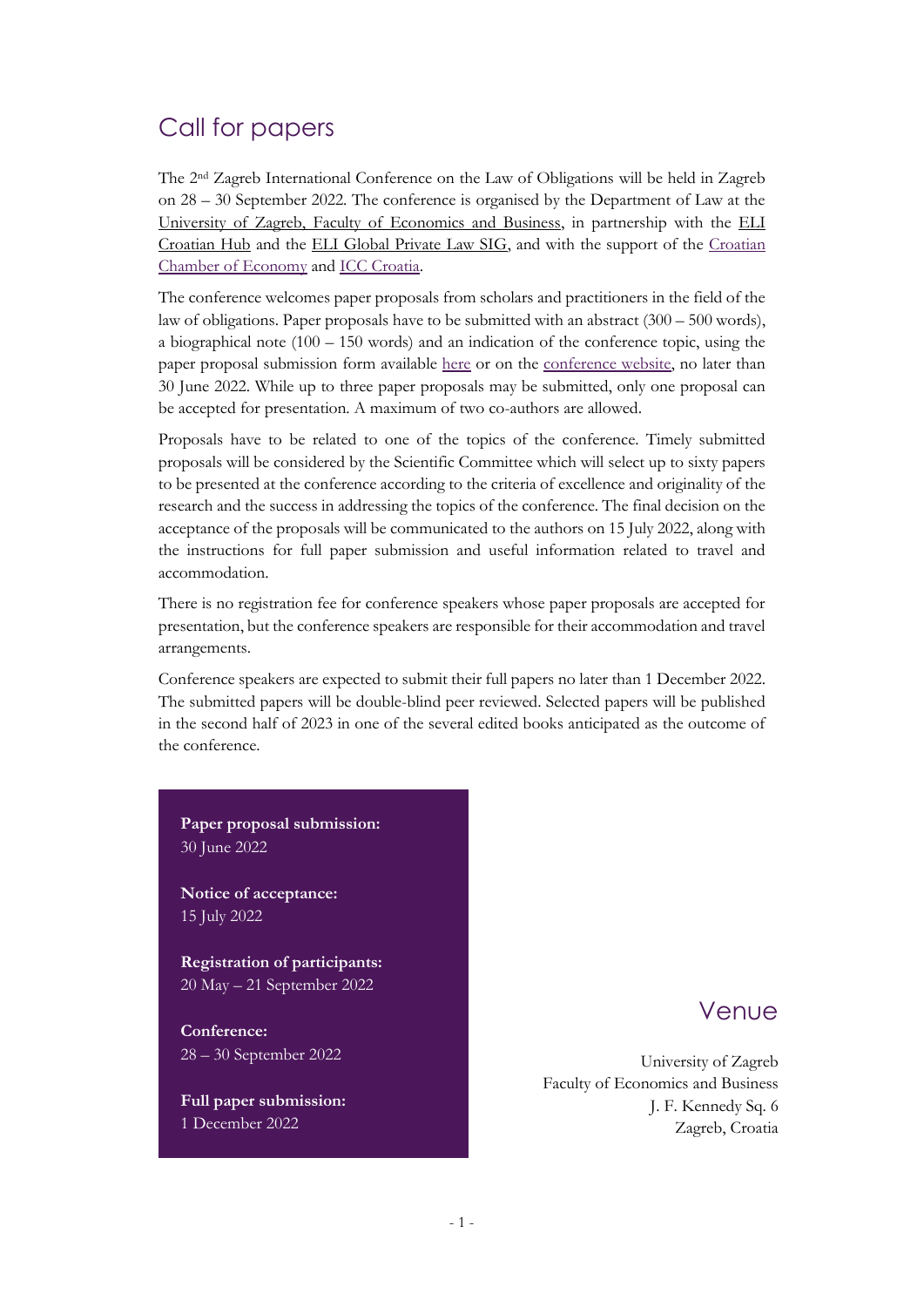## **Topics**

1) Contract Law and the Digital Single Market: The transposition of the Sale of Goods Directive and the Digital Content and Services Directive into national laws of EU Member **States** 

The first topic of the conference is the transposition of Directive (EU) 2019/771 of 20 May 2019 on certain aspects concerning contracts for the sale of goods (Sale of Goods Directive, SGD) and Directive (EU) 2019/770 of 20 May 2019 on certain aspects concerning contracts for the supply of digital content and digital services (Digital Content and Services Directive, DCSD) into national laws of EU Member States. The papers submitted under this topic should focus on one or a couple of the key concepts of SGD and/or DCSD and examine the implementation of these concepts into the national law of one of the EU Member States. Papers addressing the impact of SGD and DCSD on the national system of law of obligations and dealing with any divergences from the scope of SGD and DCSD are of particular interest to the conference. Abstracts and full papers have to be submitted in English.

### 2) The Law of Obligations in Central and Southeast Europe: The influence of Austrian, German, and Swiss law

Paper proposals submitted under the second topic of the conference should deal with the influences of Germanic legal systems on the law of obligations in Central and Southeast European countries. The papers submitted under this topic should focus on one legal concept or a legal rule borrowed from Austrian, German or Swiss law, and examine its reception in the national law of obligations of one or several Central and Southeast European countries. The analysis of the selected legal concept should include its development in case law and legal science of both originating and receiving legal systems. Of special interest to the conference are papers dealing with potential conflicts within the national system of the law of obligations resulting from the transfer of interrelated legal concepts from different legal systems. Abstracts and full papers have to be submitted in English.

### 3) Croatian Law of Obligations in a Comparative Law Context: The reform and modernisation of the Croatian Obligations Act

Paper proposals submitted under the third topic should present ideas for the reform and improvement of the Croatian law of obligations. The papers should focus on one legal concept or a specific legal rule of the Obligations Act (*Zakon o obveznim odnosima*, ZOO), or a legal rule missing from ZOO. The papers should be based on a comparative law analysis and include proposals for ZOO *de lege ferenda*. Abstracts have to be submitted in English, but it will be possible to deliver the presentation at the conference in Croatian. Full papers have to be submitted in Croatian. Paper proposals dealing with the transposition of SGD and DCSD into Croatian law or with the influence of Germanic legal systems on Croatian law of obligations should be submitted under the first and second topics of the conference.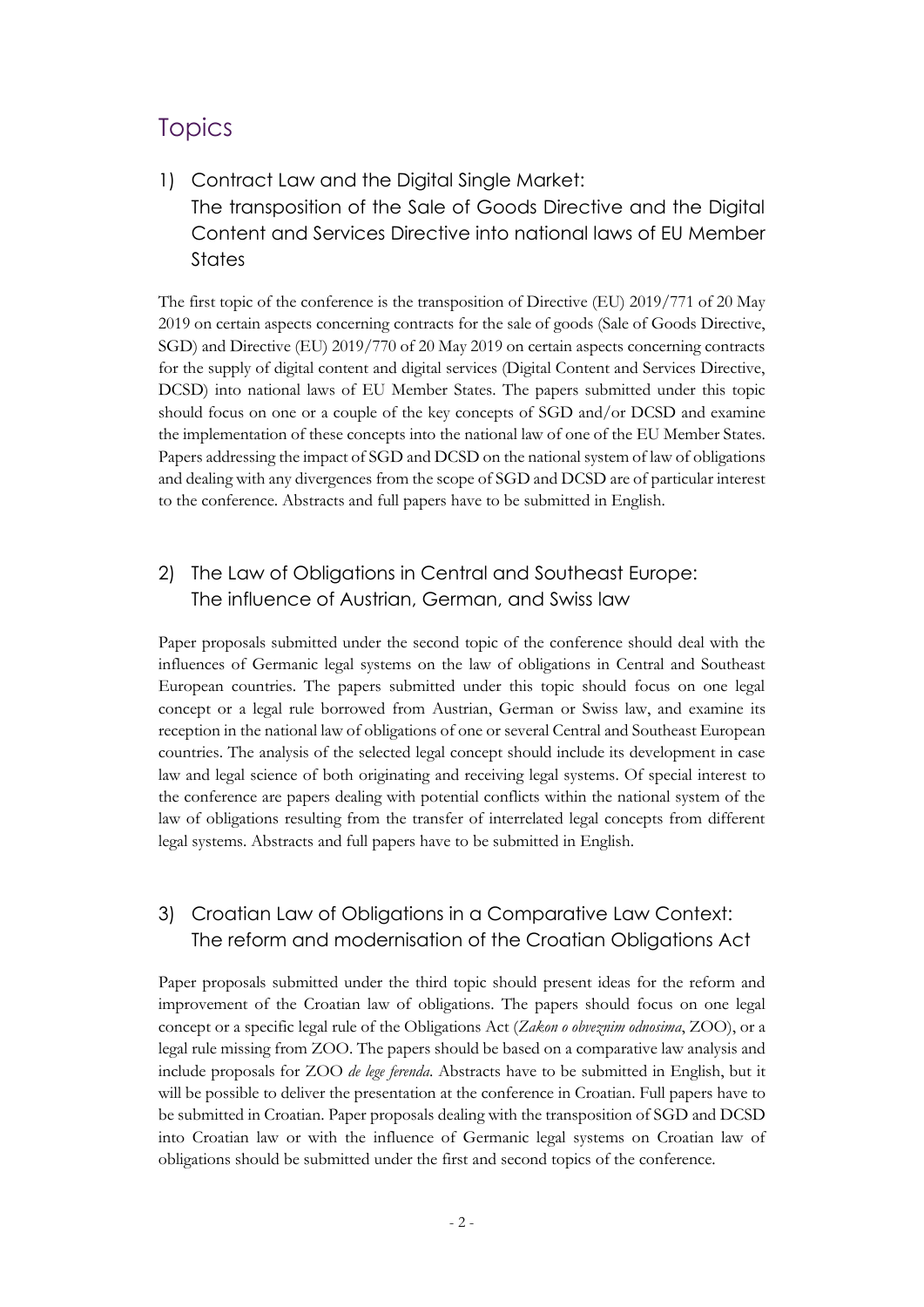# Registration

The 2nd Zagreb International Conference on the Law of Obligations will be held in Zagreb on 28 – 30 September 2022 as an on-site event at the University of Zagreb, Faculty of Economics and Business.

Conference participants can register either for on-site or online participation.

The conference sessions on the first and the second day of the conference will be held in English. The conference sessions on the third day of the conference will be held in English and in Croatian with a simultaneous translation to English. If registering for online participation, please note that the simultaneous translation to English of conference sessions held in Croatian on the third day of the conference will be available only on-site.

Conference participants have to register for the conference by filling out the registration form available [here](https://forms.gle/ZSSA7V2yXjZvfwDt8) or on the [conference website,](https://lawofobligations.net.efzg.hr/) no later than 21 September 2022.

### **Registration fee (on-site participation):**

- early bird registration (before and on 31 August 2022): 239 EUR / 1800 HRK (VAT included)
- registration on and after 1 September 2022: 279 EUR / 2100 HRK (VAT included).

### **Registration fee (online participation):**

- early bird registration (before and on 31 August 2022): 186 EUR / 1400 HRK (VAT included)
- registration on and after 1 September 2022: 226 EUR / 1700 HRK (VAT included).

The registration fee for on-site participation covers the on-site attendance of all conference sessions, the book of abstracts, conference materials, and refreshments and lunches during breaks. The registration fee for online participation covers the online attendance of all conference sessions via Google Meet, the e-book of abstracts, and conference materials.

The payment of the registration fee has to be made by bank transfer to the following account number:

- beneficiary: Ekonomski fakultet Zagreb
- IBAN: HR0723600001101351242
- held by: Zagrebačka banka d.d., Zagreb, SWIFT: ZABAHR2X
- reference number: 6018.

The payment description should include 'Zagreb Law of Obligations' and the full name of the conference participant. The proof of payment of the registration fee should be sent by email to [lawofobligations@net.efzg.hr.](file:///G:/My%20Drive/%23zagreblawofobligations/2022/CFP/lawofobligations@net.efzg.hr)